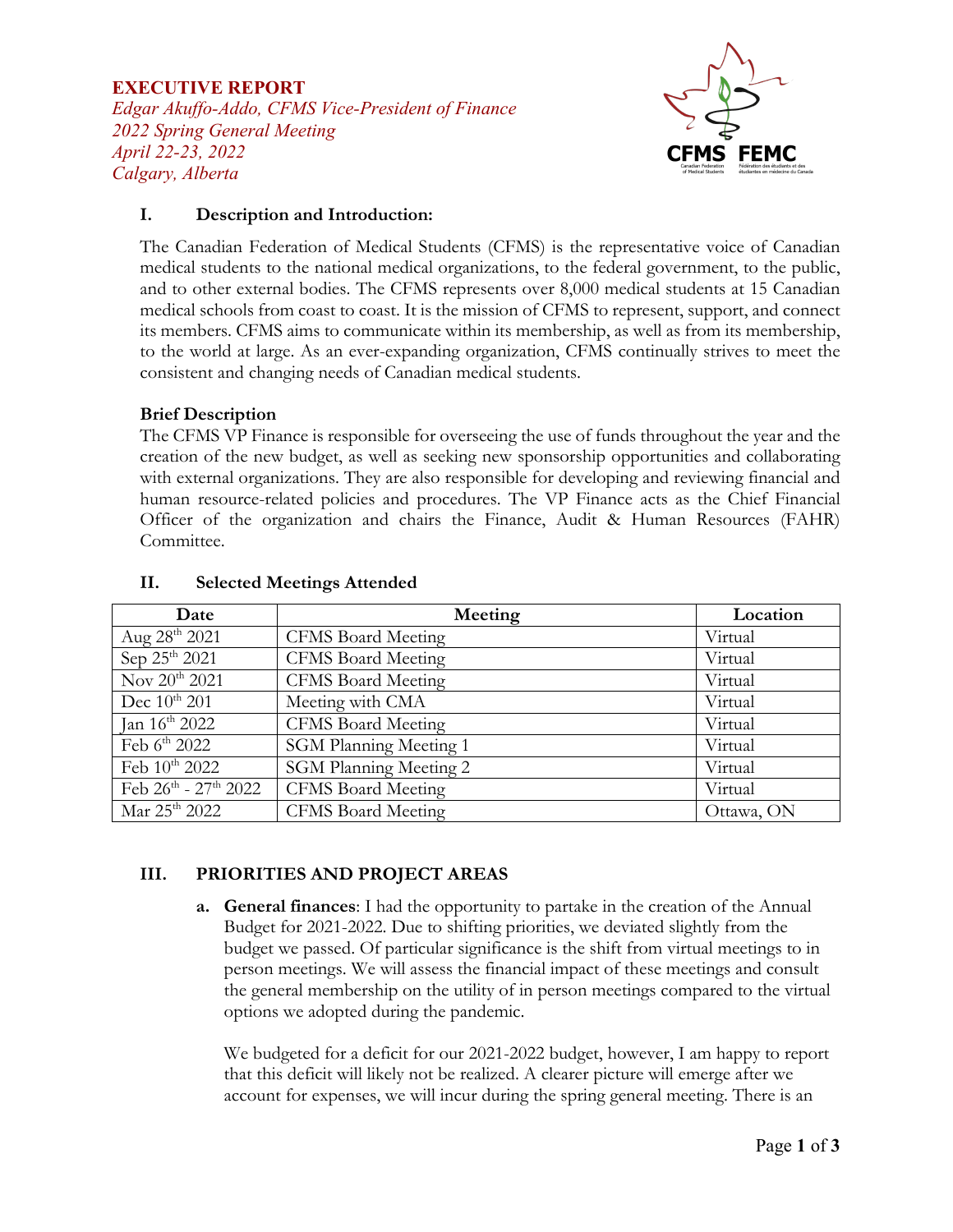### **EXECUTIVE REPORT**

*Edgar Akuffo-Addo, CFMS Vice-President of Finance 2022 Spring General Meeting April 22-23, 2022 Calgary, Alberta*



increasing demand for the CFMS to do more for students. This comes at a time when our revenue sources have stagnated. We will have to re-evaluate some of our programs to ensure we are funding high utility and impactful programs. I am working to establish a financial plan that will return us back to balance. This roadmap will be shared with my successor to ensure that the organization is wellpositioned, from a financial standpoint, to discharge its mission, vision, and strategic objectives in the coming years.

- **b. Investments Policy:** An important update is our commitment to divest from fossil fuels and to commit to sustainable investments. In line with my predecessors, I have implemented the recommendations detailed in the new Investment Policy established by the Governance Committee.
- **c. Audit**: We continue to have a good working relationship with our external auditors**.** We will continue building upon this relationship and taking into consideration any management letter points. We completed audit in November and there are no material concerns to report.
- **d. Human Resources**: I have been working on advancing the ongoing investigation. We formally closed the investigation in January and are awaiting the final report from our private investigator. An update will be shared with the membership shortly after we receive the report.
- **e. Sponsorship**: We continue our work in identifying new sponsorship opportunities. We maintain a very positive relationship with our sponsors and meet regularly with them to ensure we are meeting their expectations.

# **IV. REFLECTIONS AND CONCLUSIONS**

This portfolio often works in the shadow, and it serves to enable CFMS to work towards its mission, vision, and strategic objectives. I find this work engaging and quite meaningful as I get to collaborate with various directors to ensure their portfolios are functioning as efficiently as possible. I look forward to supporting the incoming VP Finance as we transition into an exciting time of growth and changes at the CFMS. I remain proud of our mandate and committed to make the CFMS as vibrant and financially sound as it can be.